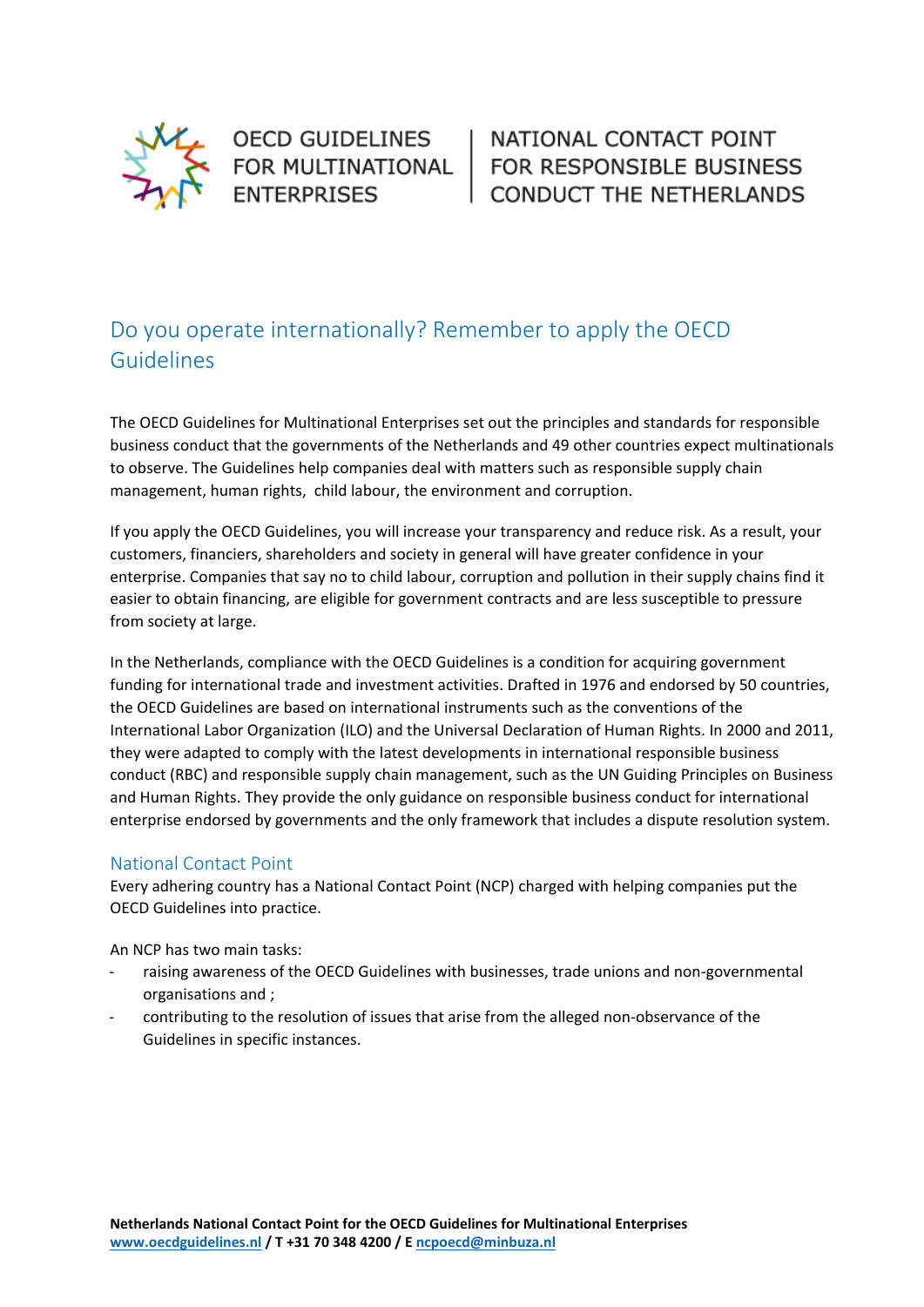# The OECD Guidelines cover the following areas of interest to your company:

## I and II Policies and supply chain management:

Your company should contribute to the economic, environmental and social progress of the host country; comply with local laws and regulations; identify the risks to responsible business conduct within the supply chain; encourage local capacity building; apply rules of conduct to promote responsible business conduct; abstain from any improper involvement in local political activities.

## III Disclosure:

Your company should ensure that reliable and relevant information is disclosed regularly on your activities, including information about your social and environmental performance, codes of conduct and relationships with stakeholders.

## IV Human Rights:

Your company should respect the human rights of those affected by your company's activities, identify the risks and take appropriate measures to avoid and rectify human rights infringements.

## V Employment and industrial relations:

Your company should respect the right of employees to representation; refrain from discriminatory treatment of employees; pay a living wage and contribute to the effective abolition of child labour and every form of forced or compulsory labour.

#### VI Environment:

Your company should take due account of the need to protect the environment and public health and safety; establish and maintain an appropriate environmental management system and provide adequate education and training to workers in environmental health and safety matters.

#### VII Combating corruption:

Your company should not – directly or indirectly – offer, promise, give or demand a bribe or other undue advantage in order to obtain or retain business or other improper advantage.

#### VIII Consumer interests:

Your company should ensure that the goods and services it provides meet all agreed or legally required standards for consumer health and safety..

#### IX Science and technology:

Your company should adopt, where practicable in the course of its business activities, practices that permit the transfer and rapid diffusion of technologies and know-how, with due regard to the protection of intellectual property rights.

#### X Competition:

Your company should refrain from entering into or carrying out anti-competitive agreements.

#### XI Taxation:

Your company should contribute to the public finances of the host country.